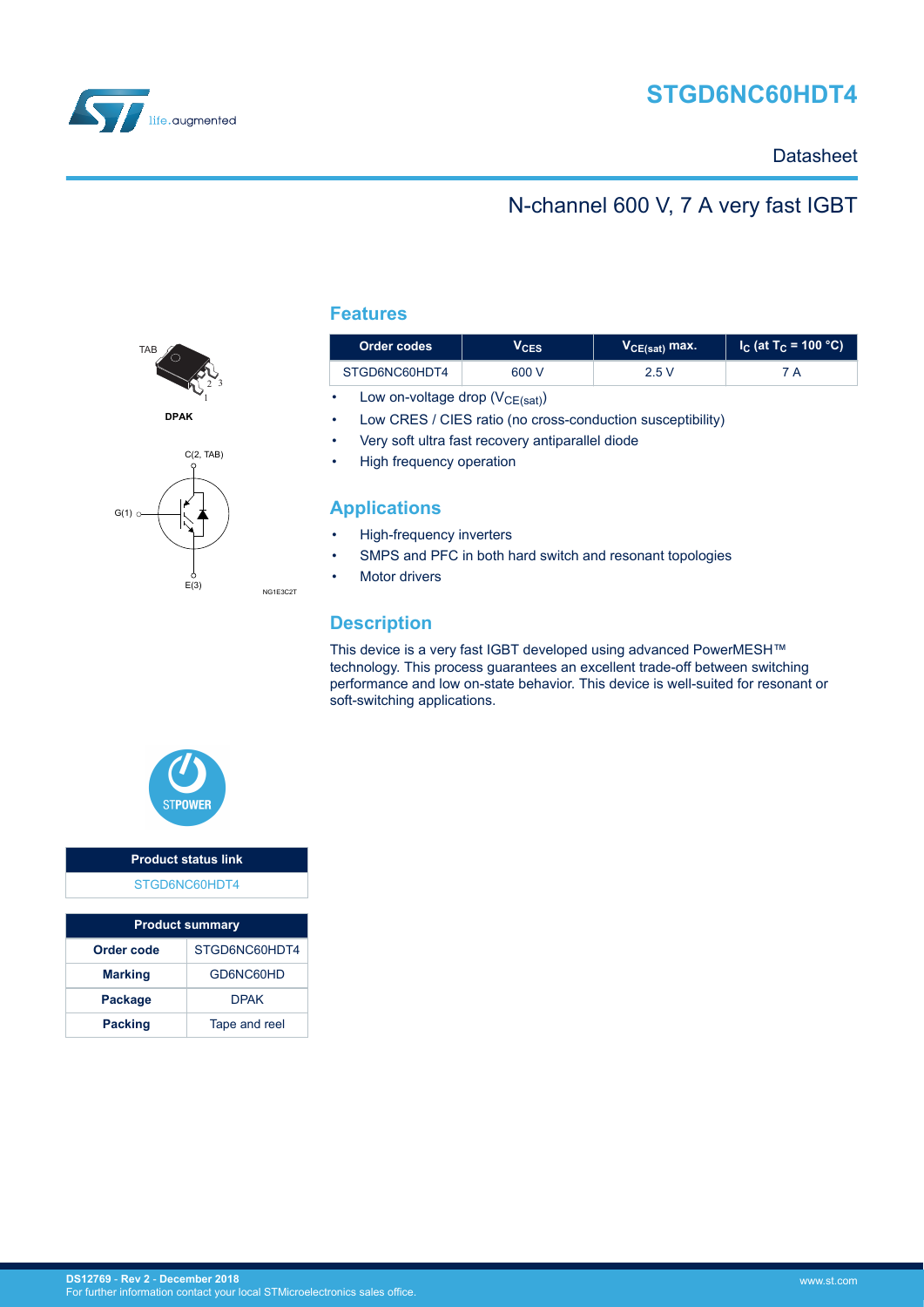# <span id="page-1-0"></span>**1 Electrical ratings**

| <b>Parameter</b>                                             | <b>Value</b> | <b>Unit</b>        |
|--------------------------------------------------------------|--------------|--------------------|
| Collector-emitter voltage ( $V_{GF} = 0 V$ )                 | 600          | V                  |
| Continuous collector current at $T_C = 25 °C$<br>$I_{\rm C}$ |              | A                  |
| Continuous collector current at $T_C = 100 °C$               | 7            | $\overline{A}$     |
| Pulsed collector current                                     | 21           | A                  |
| Gate-emitter voltage                                         | ±20          | $\vee$             |
| Diode RMS forward current at $T_C = 25 °C$                   | 10           | $\overline{A}$     |
| Total power dissipation at $T_C = 25 °C$                     | 63           | W                  |
| Storage temperature range                                    |              | $^{\circ}C$        |
| T.<br>Operating junction temperature range                   |              | $^{\circ}$ C       |
|                                                              |              | 15<br>$-55$ to 150 |

### **Table 1. Absolute maximum ratings**

*1. Pulse width limited by maximum junction temperature.*

#### **Table 2. Thermal data**

| <b>Symbol</b> | <b>Parameter</b>                    | <b>Value</b> | Unit          |
|---------------|-------------------------------------|--------------|---------------|
| $R_{thJC}$    | Thermal resistance junction-case    |              | $\degree$ C/W |
| $R_{thJA}$    | Thermal resistance junction-ambient | 100          | $\degree$ C/W |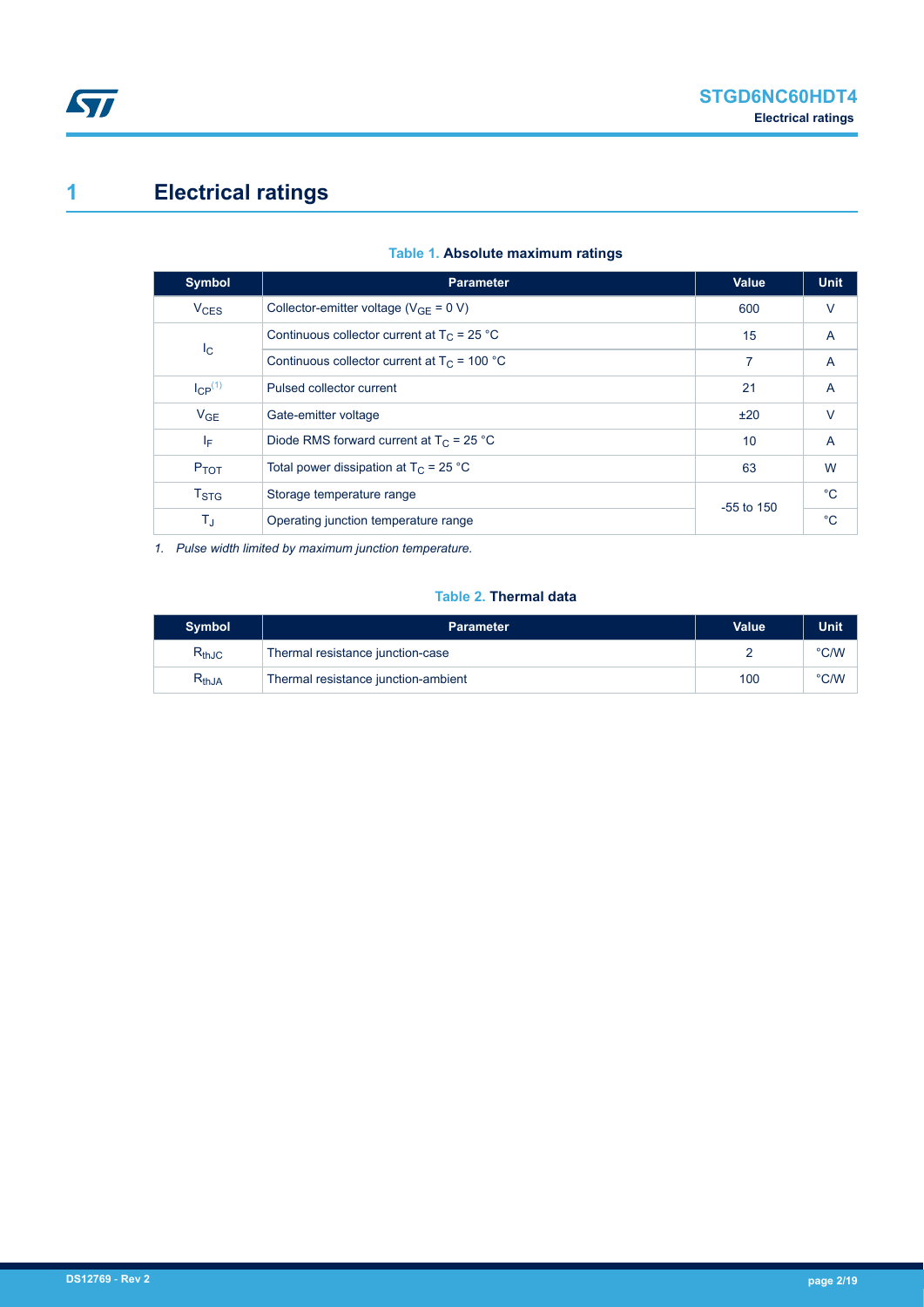# <span id="page-2-0"></span>**2 Electrical characteristics**

 $T_C$  = 25 °C unless otherwise specified

| <b>Symbol</b>    | <b>Parameter</b>                       | <b>Test conditions</b>                                         | Min. | Typ. | Max. | <b>Unit</b> |
|------------------|----------------------------------------|----------------------------------------------------------------|------|------|------|-------------|
| $V_{(BR)CES}$    | Collector-emitter breakdown<br>voltage | $V_{GF} = 0 V, I_C = 1 mA$                                     | 600  |      |      | $\vee$      |
|                  | Collector-emitter saturation           | $V_{GF}$ = 15 V, $I_C$ = 3 A                                   |      | 1.9  | 2.5  | $\vee$      |
| $V_{CE(sat)}$    | voltage                                | $V_{GF}$ = 15 V, I <sub>C</sub> = 3 A, T <sub>C</sub> = 125 °C |      | 1.7  |      |             |
| $V_{GE(th)}$     | Gate threshold voltage                 | $V_{CF} = V_{GF}$ , $I_C = 250 \mu A$                          | 3.75 |      | 5.75 | $\vee$      |
|                  |                                        | $V_{GF} = 0 V, V_{CF} = 600 V$                                 |      |      | 10   | μA          |
| $l_{\text{CES}}$ | Collector cut-off current              | $V_{GE} = 0 V$ , $V_{CE} = 600 V$ ,<br>$T_c = 125 °C^{(1)}$    |      |      | 1    | mA          |
| $I_{GES}$        | Gate-emitter leakage current           | $V_{CF} = 0 V$ , $V_{GF} = \pm 20 V$                           |      |      | ±100 | nA          |

#### **Table 3. Static characteristics**

*1. Defined by design, not subject to production test.*

### **Table 4. Dynamic characteristics**

| <b>Symbol</b>    | <b>Parameter</b>                | <b>Test conditions</b>                                                                      | Min. | Typ. | Max.                     | <b>Unit</b> |
|------------------|---------------------------------|---------------------------------------------------------------------------------------------|------|------|--------------------------|-------------|
| $C_{\text{ies}}$ | Input capacitance               |                                                                                             |      | 205  |                          |             |
| C <sub>oes</sub> | Output capacitance              | $V_{CF}$ = 25 V, f = 1 MHz, $V_{GF}$ = 0 V                                                  |      | 32   |                          | pF          |
| C <sub>res</sub> | Reverse transfer capacitance    |                                                                                             |      | 5.5  | $\overline{\phantom{0}}$ |             |
| $Q_g$            | Total gate charge               | $V_{\rm CC}$ = 390 V, I <sub>C</sub> = 3 A,                                                 |      | 13.6 | $\overline{\phantom{a}}$ |             |
| $Q_{ge}$         | Gate-emitter charge             | $V_{GF} = 0$ to 15 V                                                                        |      | 3    |                          | nC          |
| $Q_{gc}$         | Gate-collector charge           | (see Figure 17. Gate charge test<br>circuit)                                                |      | 6    | $\overline{\phantom{a}}$ |             |
| $I_{CL}$         | Turn-off SOA minimum<br>current | $V_{\text{clamp}}$ = 390 V, T <sub>j</sub> = 150 °C,<br>$R_G = 10 \Omega$ , $V_{GF} = 15 V$ |      | 19   | $\overline{\phantom{0}}$ | A           |

#### **Table 5. Switching characteristics (inductive load)**

| <b>Symbol</b>                            | <b>Parameter</b>      | <b>Test conditions</b>                                        | Min.                     | Typ. | Max.                     | <b>Unit</b> |
|------------------------------------------|-----------------------|---------------------------------------------------------------|--------------------------|------|--------------------------|-------------|
| $t_{d(0n)}$                              | Turn-on delay time    | $V_{CF}$ = 390 V, I <sub>C</sub> = 3 A,                       |                          | 12   | $\overline{\phantom{0}}$ | ns          |
| t,                                       | Current rise time     | $V_{GF}$ = 15 V, R <sub>G</sub> = 10 Ω                        |                          | 5    | $\overline{\phantom{0}}$ | ns          |
| $(di/dt)_{on}$                           | Turn-on current slope | (see Figure 16. Test circuit for<br>inductive load switching) |                          | 612  | $\blacksquare$           | $A/\mu s$   |
| $t_{d(on)}$                              | Turn-on delay time    | $V_{CF}$ = 390 V, I <sub>C</sub> = 3 A,                       | $\overline{\phantom{0}}$ | 13   | $\overline{\phantom{0}}$ | ns          |
| t,                                       | Current rise time     | $V_{GF}$ = 15 V, R <sub>G</sub> = 10 $\Omega$ ,               |                          | 4.3  | $\overline{\phantom{0}}$ | ns          |
|                                          |                       | $T_i = 125 °C$                                                |                          |      |                          |             |
| $\left(\frac{di}{dt}\right)_{\text{on}}$ | Turn-on current slope | (see Figure 16. Test circuit for<br>inductive load switching) |                          | 560  |                          | $A/\mu s$   |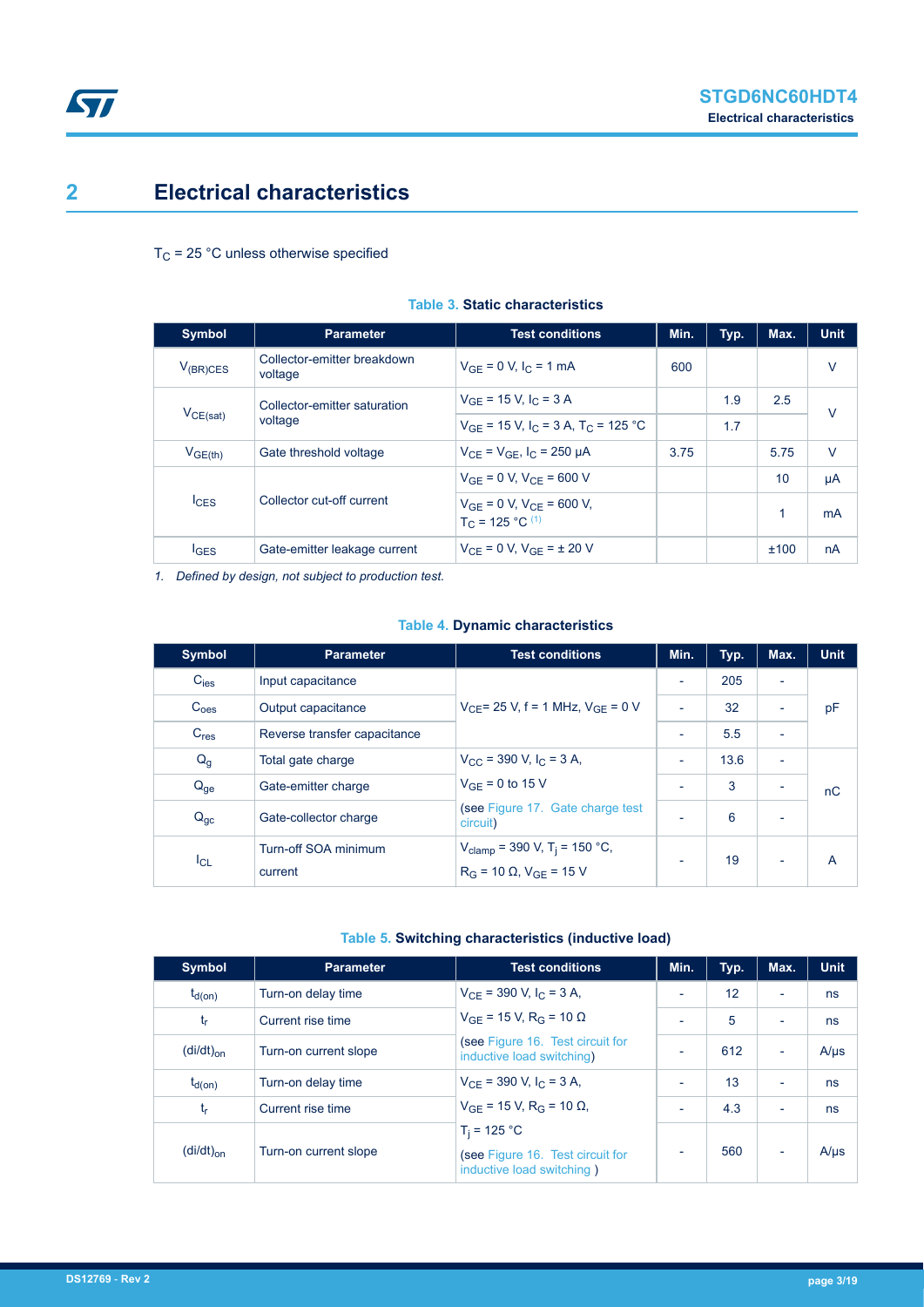| <b>Symbol</b>  | <b>Parameter</b>      | <b>Test conditions</b>                                                                | Min. | Typ. | Max.                     | <b>Unit</b> |
|----------------|-----------------------|---------------------------------------------------------------------------------------|------|------|--------------------------|-------------|
| $t_{r(Voff)}$  | Off voltage rise time | $V_{CF}$ = 390 V, I <sub>C</sub> = 3 A,                                               |      | 40   | $\overline{\phantom{a}}$ | ns          |
| $t_{d(off)}$   | Turn-off delay time   | $V_{GF}$ = 15 V, R <sub>G</sub> = 10 $\Omega$                                         |      | 76   | ٠                        | ns          |
| t <sub>f</sub> | Current fall time     | (see Figure 16. Test circuit for<br>inductive load switching)                         |      | 100  | $\overline{\phantom{a}}$ | ns          |
| $t_{r(Voff)}$  | Off voltage rise time | $V_{CF}$ = 390 V, I <sub>C</sub> = 3 A,                                               |      | 60   | ٠                        | ns          |
| $t_{d(off)}$   | Turn-off delay time   | $V_{GE}$ = 15 V, R <sub>G</sub> = 10 $\Omega$ ,                                       |      | 98   | $\overline{\phantom{0}}$ | ns          |
| tf             | Current fall time     | $T_{\rm d}$ = 125 °C<br>(see Figure 16. Test circuit for<br>inductive load switching) |      | 124  | $\overline{\phantom{a}}$ | ns          |

### **Table 6. Switching energy (inductive load)**

| Symbol                 | <b>Parameter</b>          | <b>Test conditions</b>                                                            | Min. | Typ. | Max.                     | <b>Unit</b> |
|------------------------|---------------------------|-----------------------------------------------------------------------------------|------|------|--------------------------|-------------|
| $E_{on}$ $(1)$         | Turn-on switching energy  | $V_{CF}$ = 390 V, I <sub>C</sub> = 3 A,                                           |      | 20   | ×,                       | μJ          |
| $E_{\text{off}}^{(2)}$ | Turn-off switching energy | $V_{GE}$ = 15 V, R <sub>G</sub> = 10 $\Omega$<br>(see Figure 16. Test circuit for |      | 68   | $\overline{\phantom{a}}$ | μJ          |
| $E$ <sub>ts</sub>      | Total switching energy    | inductive load switching)                                                         |      | 88   | $\overline{\phantom{a}}$ | μJ          |
| $E_{on}$ $(1)$         | Turn-on switching energy  | $V_{CF}$ = 390 V, I <sub>C</sub> = 3 A,                                           |      | 37   | $\overline{\phantom{a}}$ | μJ          |
| $E_{\text{off}}^{(2)}$ | Turn-off switching energy | $V_{GF}$ = 15 V, R <sub>G</sub> = 10 $\Omega$ ,                                   |      | 93   | ٠                        | μJ          |
| $E_{\text{ts}}$        | Total switching energy    | $T_{d}$ = 125 °C<br>(see Figure 16. Test circuit for<br>inductive load switching) |      | 130  | $\overline{\phantom{a}}$ | μJ          |

*1. Including the reverse recovery of the diode*

*2. Including the tail of the collector current*

#### **Table 7. Collector-emitter diode**

| <b>Symbol</b>          | <b>Parameter</b>         | <b>Test conditions</b>                                                                               | Min. | Typ. | Max. | <b>Unit</b> |
|------------------------|--------------------------|------------------------------------------------------------------------------------------------------|------|------|------|-------------|
|                        | Forward on-voltage       | $I_F = 1.5 A$                                                                                        |      | 1.6  | 2.1  | v           |
| $V_F$                  |                          | $I_F = 1.5 A$ , $T_J = 125 °C$                                                                       |      | 1.3  |      |             |
| $t_{rr}$               | Reverse recovery time    | $I_F$ = 3 A, $V_R$ = 40 V,                                                                           |      | 21   |      | ns          |
| $Q_{rr}$               | Reverse recovery charge  | $di_F/dt = 100$ A/us                                                                                 |      | 14   |      | nC          |
| $I_{\text{rrm}}$       | Reverse recovery current | (see Figure 19. Diode reverse<br>recovery waveform)                                                  |      | 1.36 |      | A           |
| $t_{rr}$               | Reverse recovery time    | $I_F = 3 A$ , $V_R = 40 V$ ,                                                                         |      | 34   |      | ns          |
| $Q_{rr}$               | Reverse recovery charge  | $di_F/dt = 100$ A/µs, T <sub>J</sub> = 125 °C<br>(see Figure 19. Diode reverse<br>recovery waveform) |      | 32   |      | nC          |
| <b>I</b> <sub>rm</sub> | Reverse recovery current |                                                                                                      |      | 1.88 |      | A           |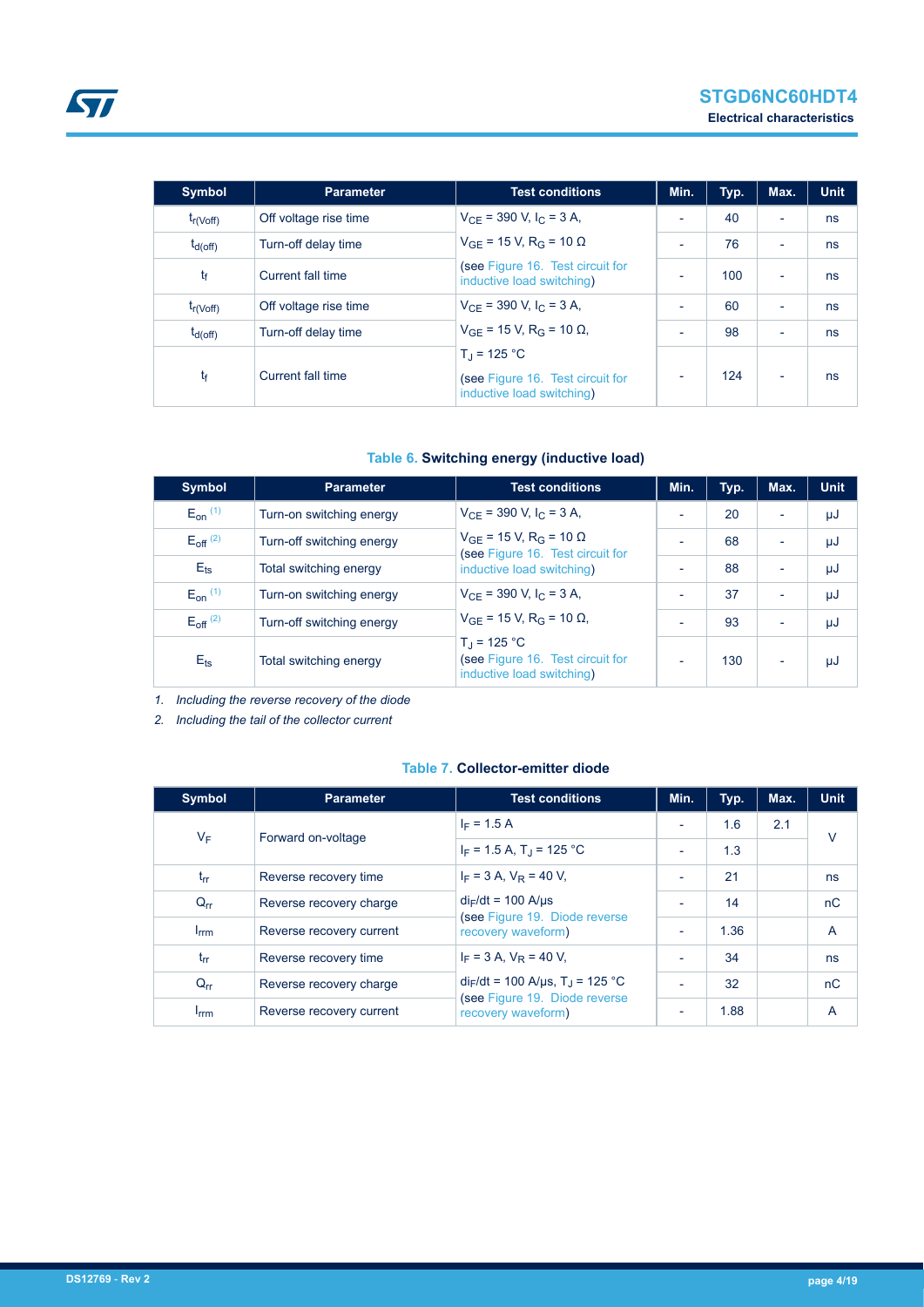## **2.1 Electrical characteristics (curves)**

<span id="page-4-0"></span>*EAL* 



HV30220  $E(\mu J)$  $V_{cc} = 390V$  $V_{GE} = 15V$  $Re = 10\Omega$ 100  $T_1 = 125^{\circ}C$ 75  $\mathsf{E}_{\mathsf{off}}$ 50  $E_{\text{or}}$ 25  $\Omega$  $\frac{1}{1.5}$  $\frac{1}{4.5}$  $\overline{6}$  $\overline{I_{C}(A)}$  $\overline{\overline{3}}$ 







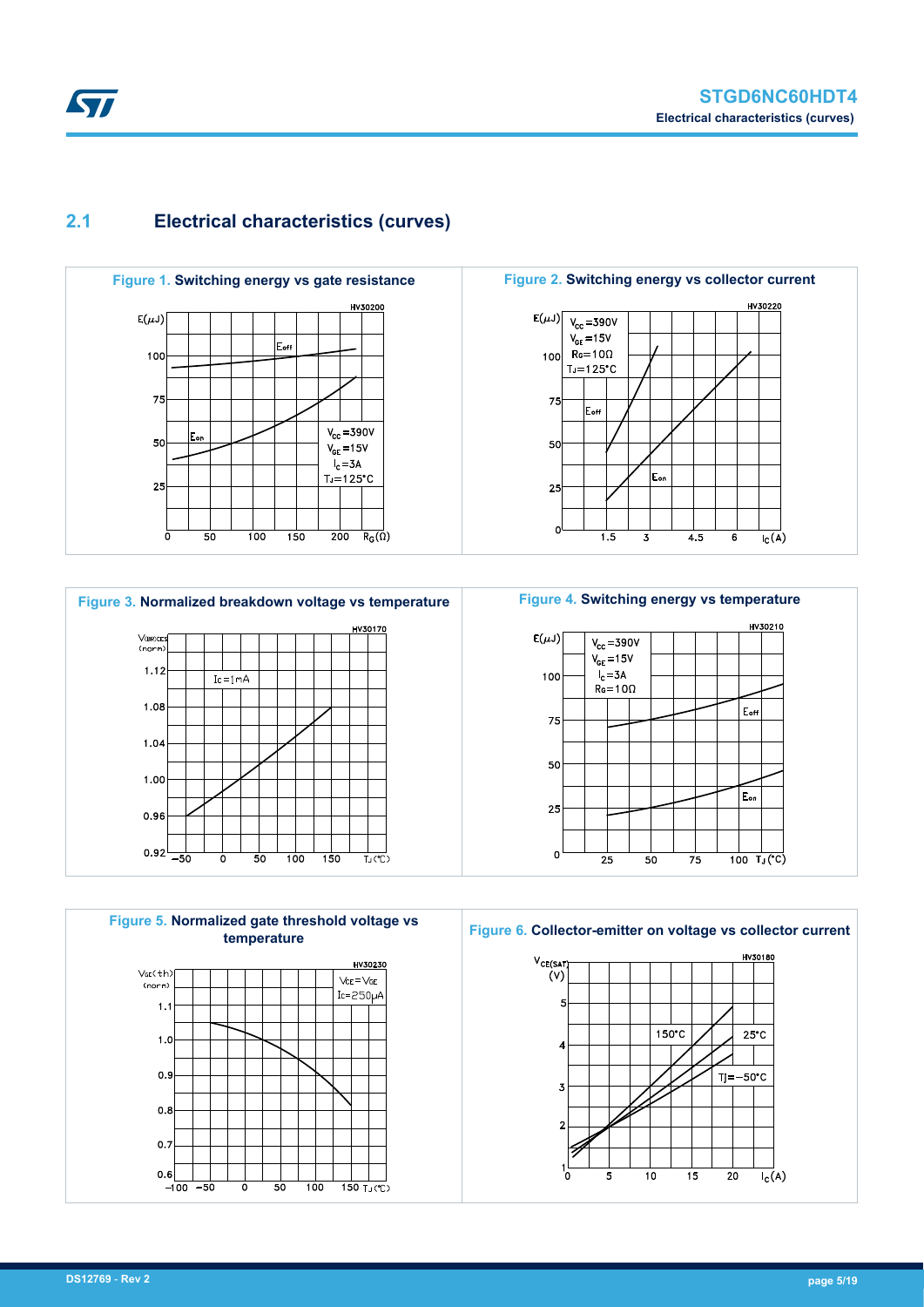HV30140

**Cies** 

 $40 \text{ Vce(V)}$ 



**Figure 9. Transconductance Figure 10. Collector-emitter on-voltage vs temperature** HV30240 **VCE(sat) (V)**  $g$ <sub>f</sub>s $(S)$  $Vce = 15V$ 4.5 5  $T_J = -50^{\circ}C$  $25C$ 3.6 Ź  $150C$ 2.7  $\overline{3}$ 1.8  $\overline{2}$ 0.9 0  $\frac{1}{10}$  $\frac{1}{\log(A)}$ ਫ਼







**STI**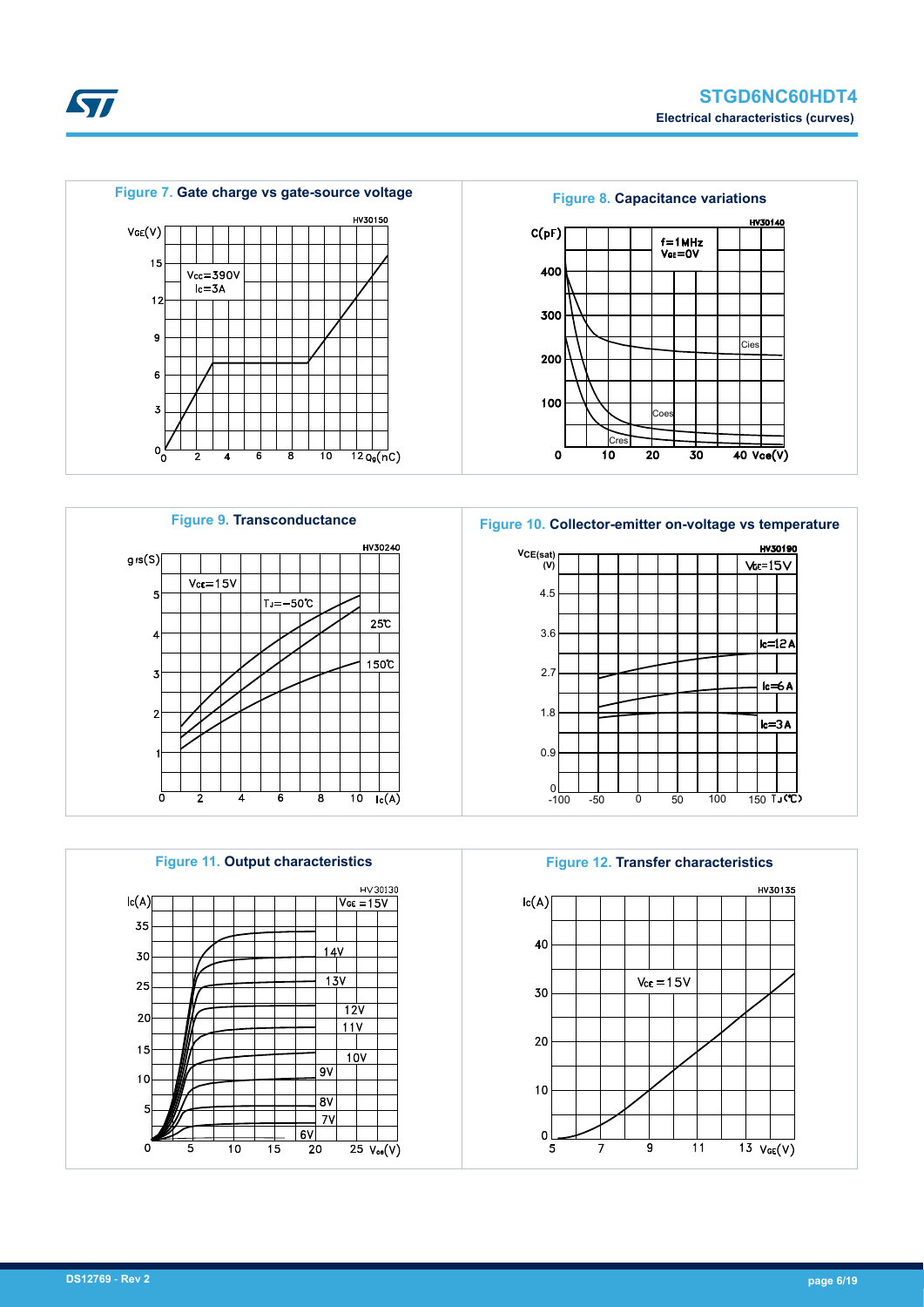



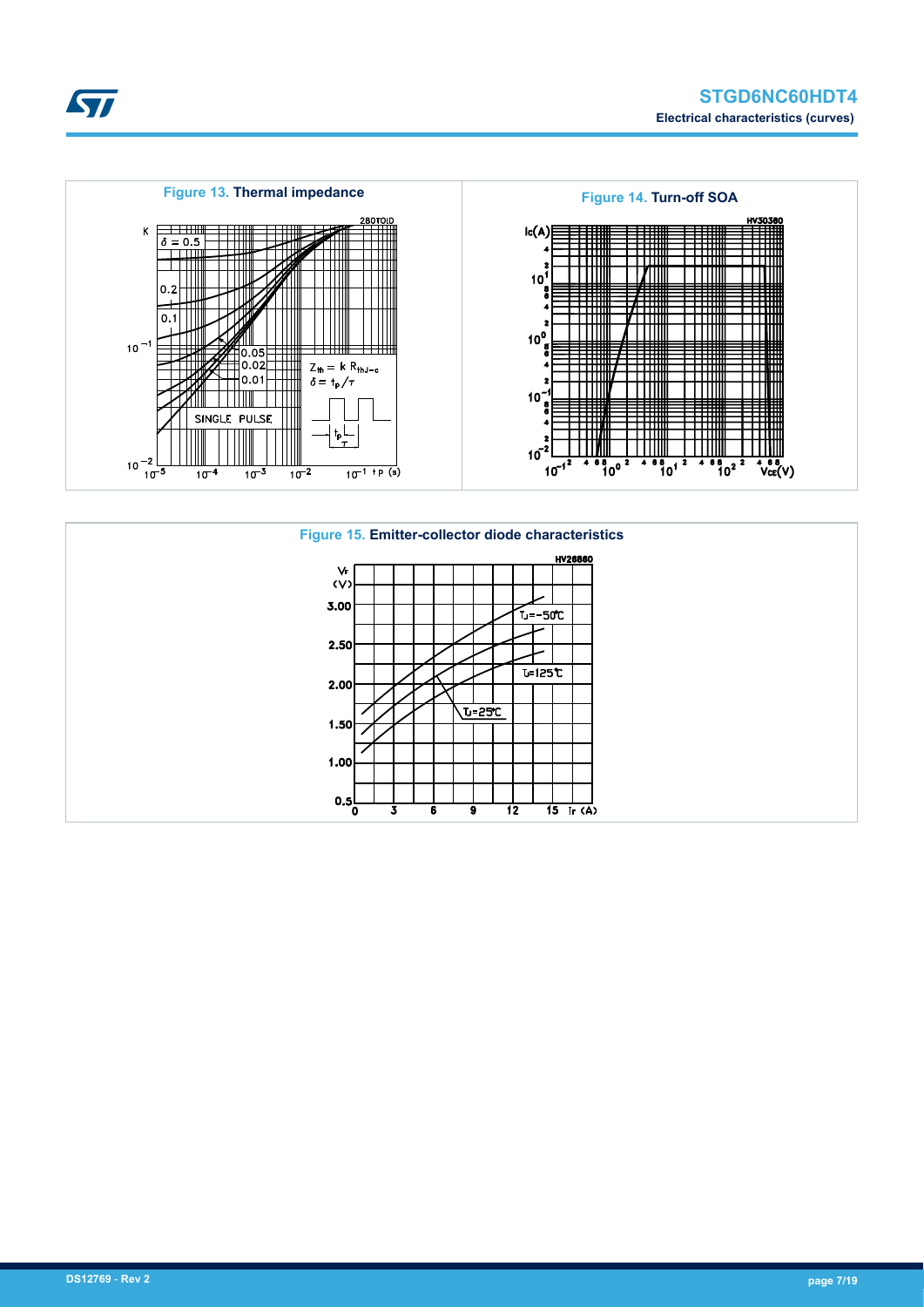<span id="page-7-0"></span>

## **3 Test circuits**



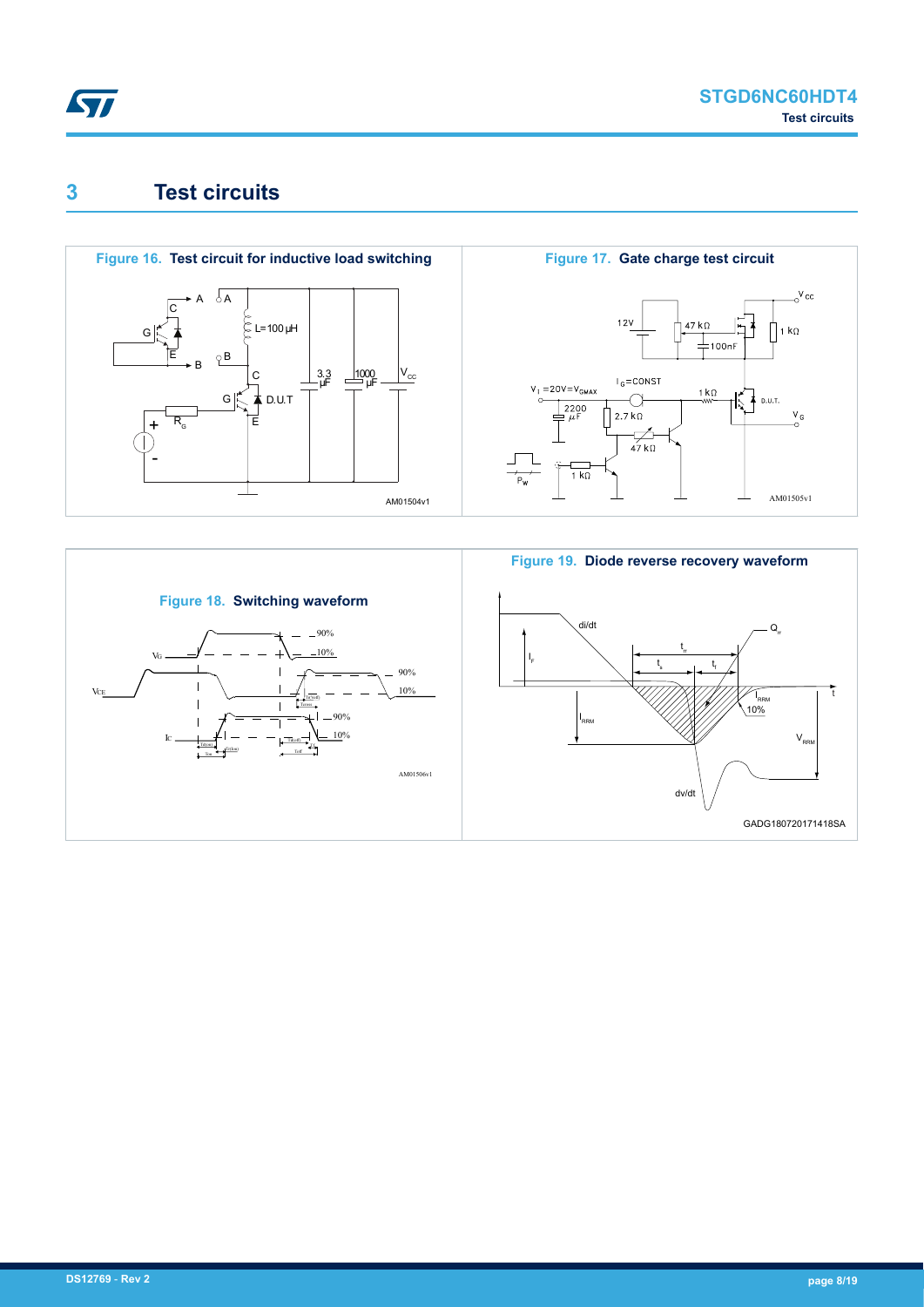# <span id="page-8-0"></span>**4 Package information**

In order to meet environmental requirements, ST offers these devices in different grades of [ECOPACK](https://www.st.com/ecopack)® packages, depending on their level of environmental compliance. ECOPACK® specifications, grade definitions and product status are available at: [www.st.com.](http://www.st.com) ECOPACK® is an ST trademark.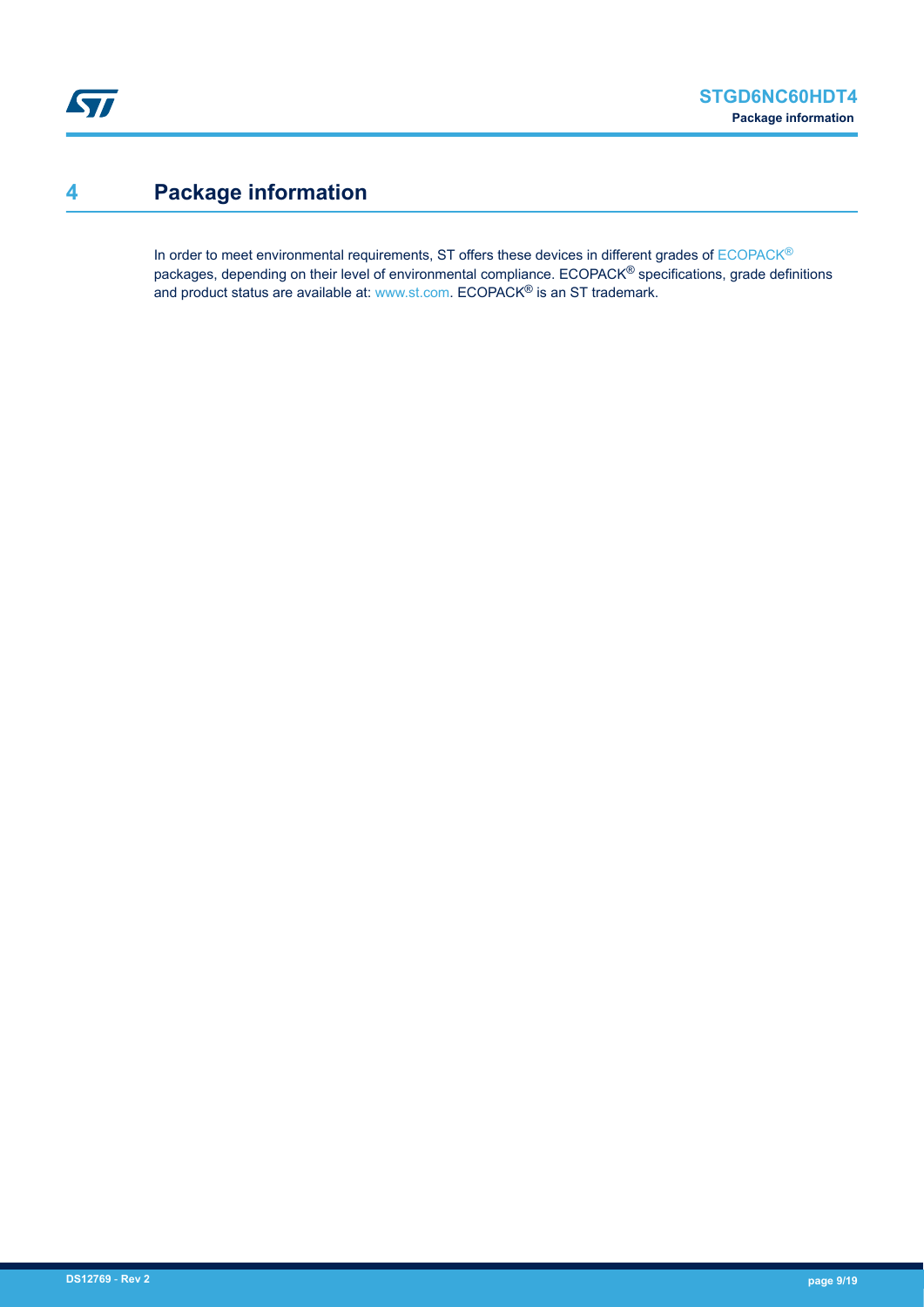### **4.1 DPAK (TO-252) type A2 package information**

ST

**Figure 20. DPAK (TO-252) type A2 package outline**





0068772\_type-A2\_rev26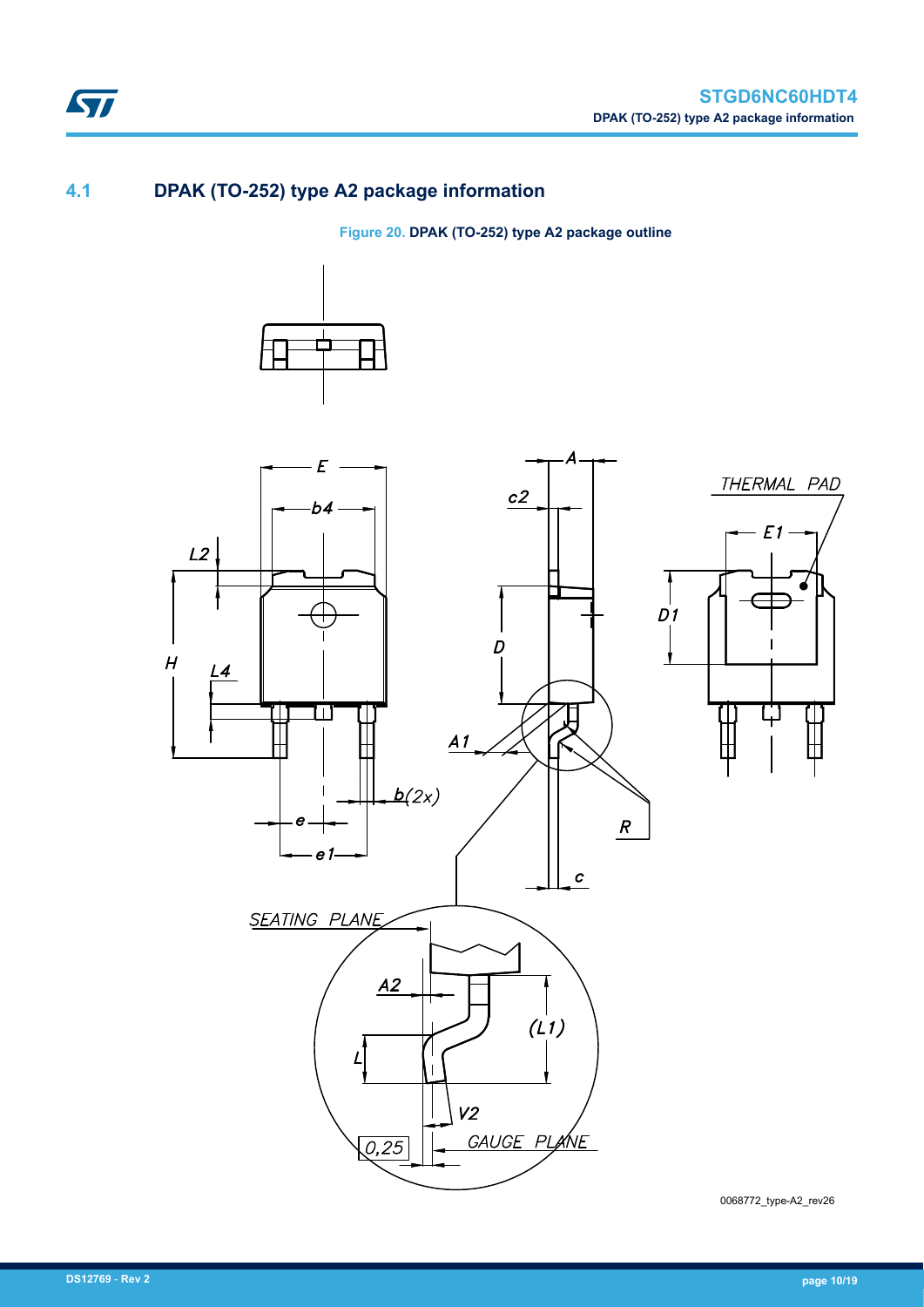<span id="page-10-0"></span>

| Dim.           | mm          |       |             |  |  |  |
|----------------|-------------|-------|-------------|--|--|--|
|                | Min.        | Typ.  | Max.        |  |  |  |
| $\overline{A}$ | 2.20        |       | 2.40        |  |  |  |
| A1             | 0.90        |       | 1.10        |  |  |  |
| A2             | 0.03        |       | 0.23        |  |  |  |
| $\mathsf b$    | 0.64        |       | 0.90        |  |  |  |
| b4             | 5.20        |       | 5.40        |  |  |  |
| $\mathbf c$    | 0.45        |       | 0.60        |  |  |  |
| c2             | 0.48        |       | 0.60        |  |  |  |
| $\mathsf D$    | 6.00        |       | 6.20        |  |  |  |
| D <sub>1</sub> | 4.95        | 5.10  | 5.25        |  |  |  |
| $\mathsf E$    | 6.40        |       | 6.60        |  |  |  |
| E <sub>1</sub> | 5.10        | 5.20  | 5.30        |  |  |  |
| $\mathbf{e}$   | 2.159       | 2.286 | 2.413       |  |  |  |
| e <sub>1</sub> | 4.445       | 4.572 | 4.699       |  |  |  |
| $\mathsf H$    | 9.35        |       | 10.10       |  |  |  |
| $\mathsf L$    | 1.00        |       | 1.50        |  |  |  |
| L1             | 2.60        | 2.80  | 3.00        |  |  |  |
| L2             | 0.65        | 0.80  | 0.95        |  |  |  |
| L4             | 0.60        |       | 1.00        |  |  |  |
| ${\sf R}$      |             | 0.20  |             |  |  |  |
| V <sub>2</sub> | $0^{\circ}$ |       | $8^{\circ}$ |  |  |  |

### **Table 8. DPAK (TO-252) type A2 mechanical data**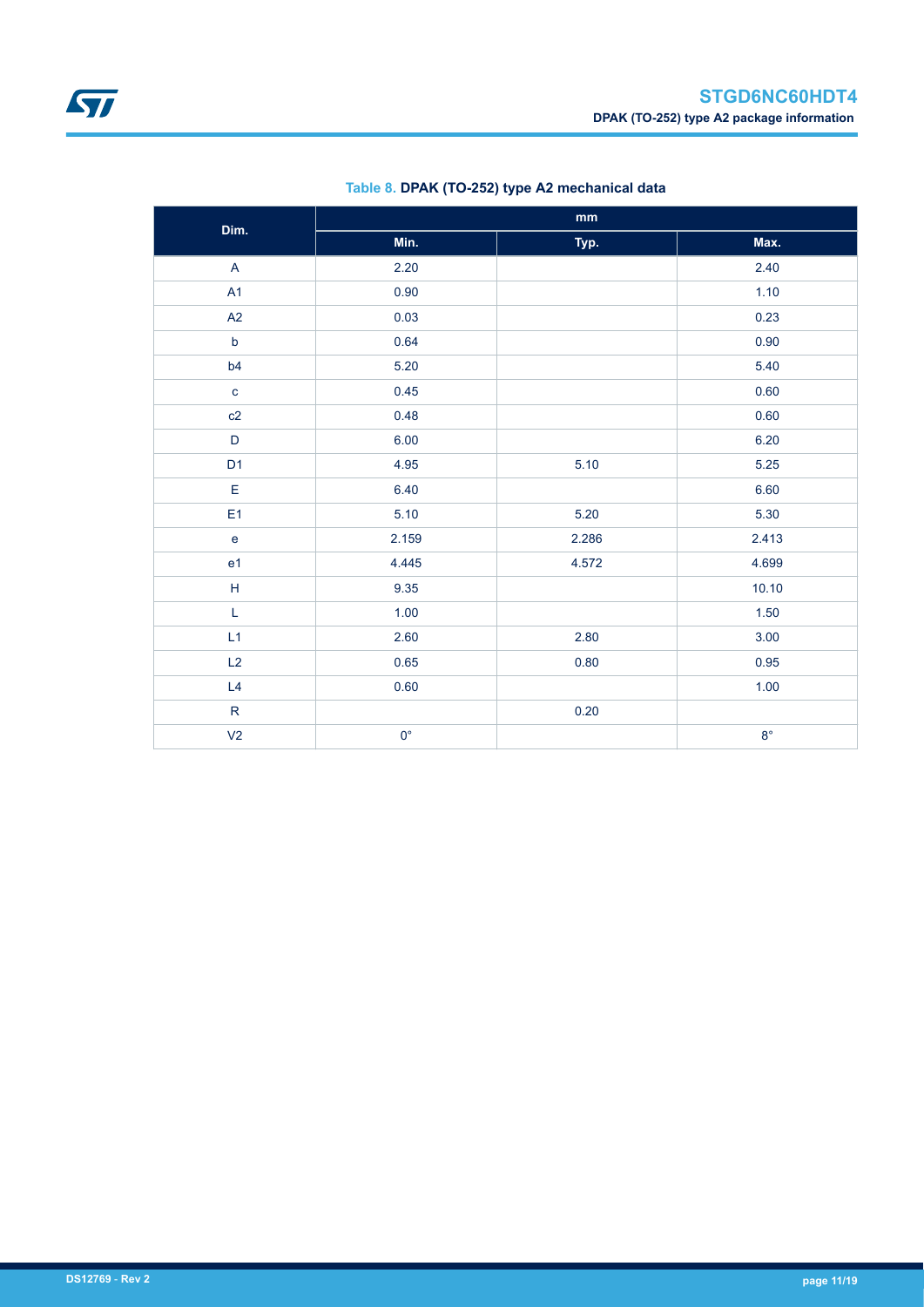

## **4.2 DPAK (TO-252) type C2 package information**

ST

**Figure 21. DPAK (TO-252) type C2 package outline**











0068772\_type-C2\_rev26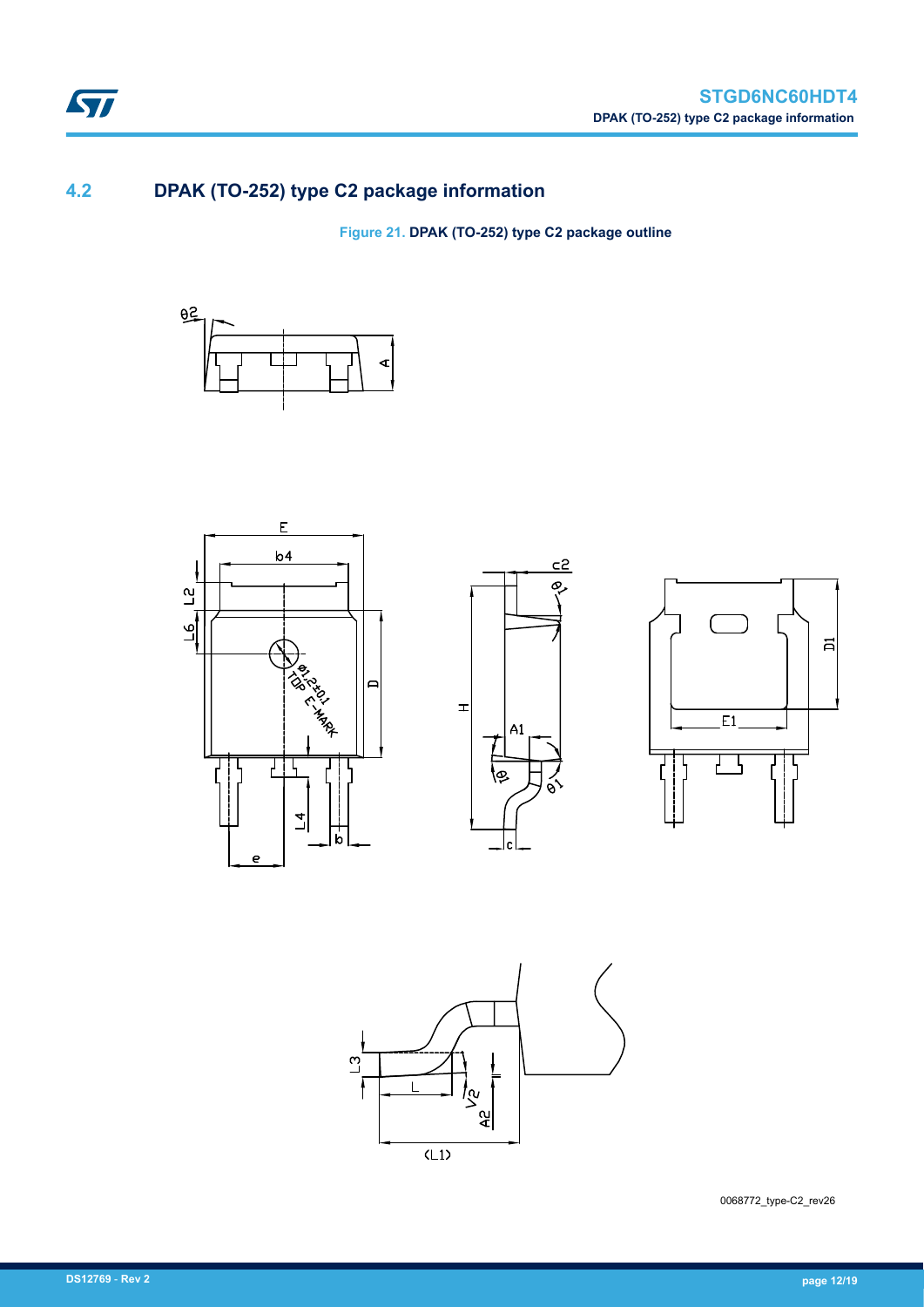| Dim.                              | $\mathbf{mm}$ |             |             |  |  |
|-----------------------------------|---------------|-------------|-------------|--|--|
|                                   | Min.          | Typ.        | Max.        |  |  |
| $\mathsf{A}$                      | 2.20          | 2.30        | 2.38        |  |  |
| A1                                | 0.90          | 1.01        | 1.10        |  |  |
| A2                                | 0.00          |             | 0.10        |  |  |
| $\mathsf b$                       | 0.72          |             | 0.85        |  |  |
| b4                                | 5.13          | 5.33        | 5.46        |  |  |
| $\mathbf{c}$                      | 0.47          |             | 0.60        |  |  |
| c2                                | 0.47          |             | 0.60        |  |  |
| $\mathsf D$                       | 6.00          | 6.10        | 6.20        |  |  |
| D <sub>1</sub>                    | 5.10          |             | 5.60        |  |  |
| $\mathsf E$                       | 6.50          | 6.60        | 6.70        |  |  |
| E <sub>1</sub>                    | 5.20          |             | 5.50        |  |  |
| $\mathsf{e}% _{t}\left( t\right)$ | 2.186         | 2.286       | 2.386       |  |  |
| $\mathsf H$                       | 9.80          | 10.10       | 10.40       |  |  |
| L                                 | 1.40          | 1.50        | 1.70        |  |  |
| L1                                |               | 2.90 REF    |             |  |  |
| L2                                | 0.90          |             | 1.25        |  |  |
| L <sub>3</sub>                    |               | 0.51 BSC    |             |  |  |
| L4                                | 0.60          | 0.80        | 1.00        |  |  |
| L <sub>6</sub>                    |               | 1.80 BSC    |             |  |  |
| $\theta$ 1                        | $5^{\circ}$   | $7^{\circ}$ | $9^{\circ}$ |  |  |
| $\theta$ 2                        | $5^{\circ}$   | $7^{\circ}$ | $9^{\circ}$ |  |  |
| V <sub>2</sub>                    | $0^{\circ}$   |             | $8^\circ$   |  |  |

### **Table 9. DPAK (TO-252) type C2 mechanical data**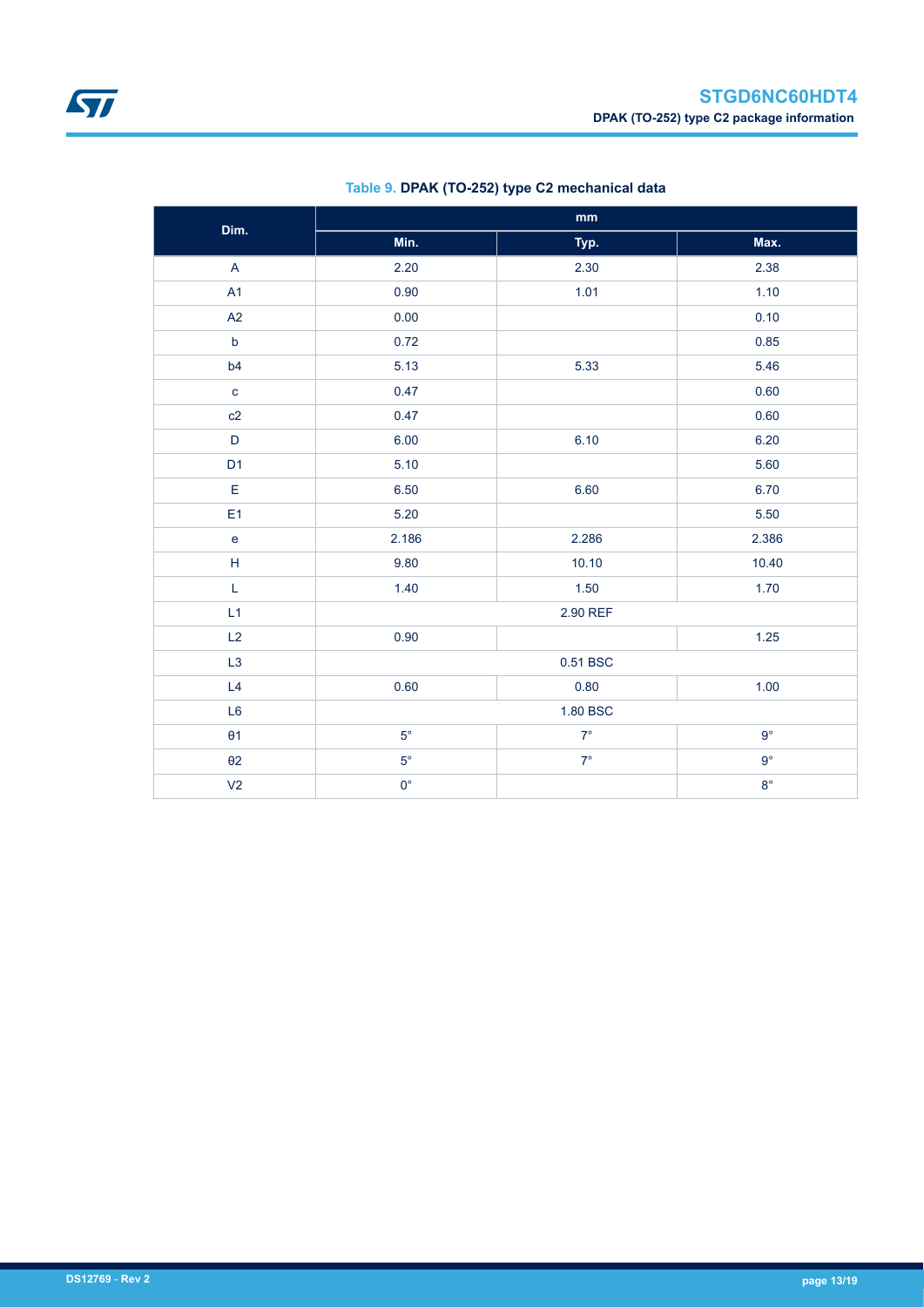

### <span id="page-13-0"></span>**Figure 22. DPAK (TO-252) recommended footprint (dimensions are in mm)**

FP\_0068772\_rev26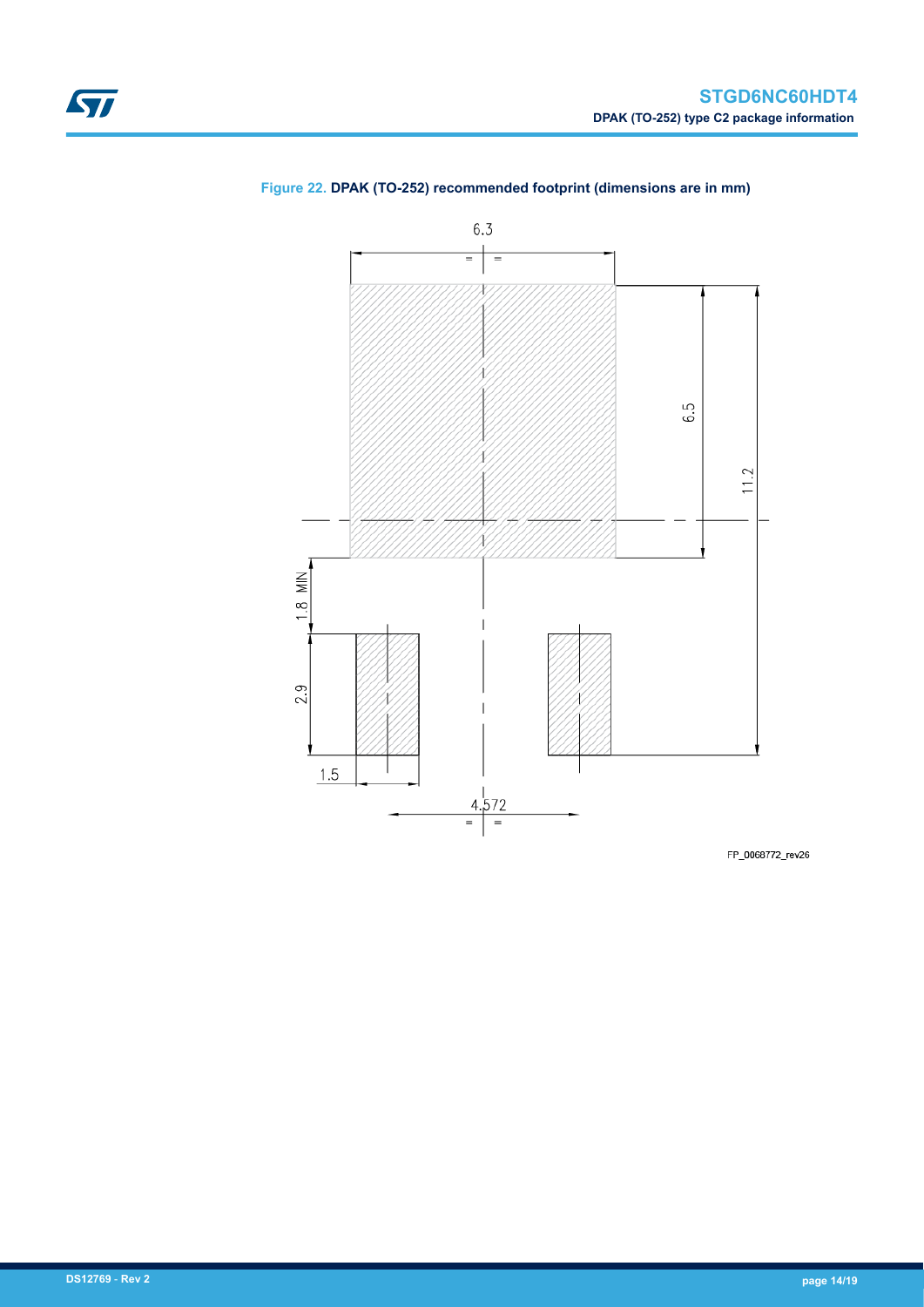## **4.3 DPAK (TO-252) packing information**







AM08852v1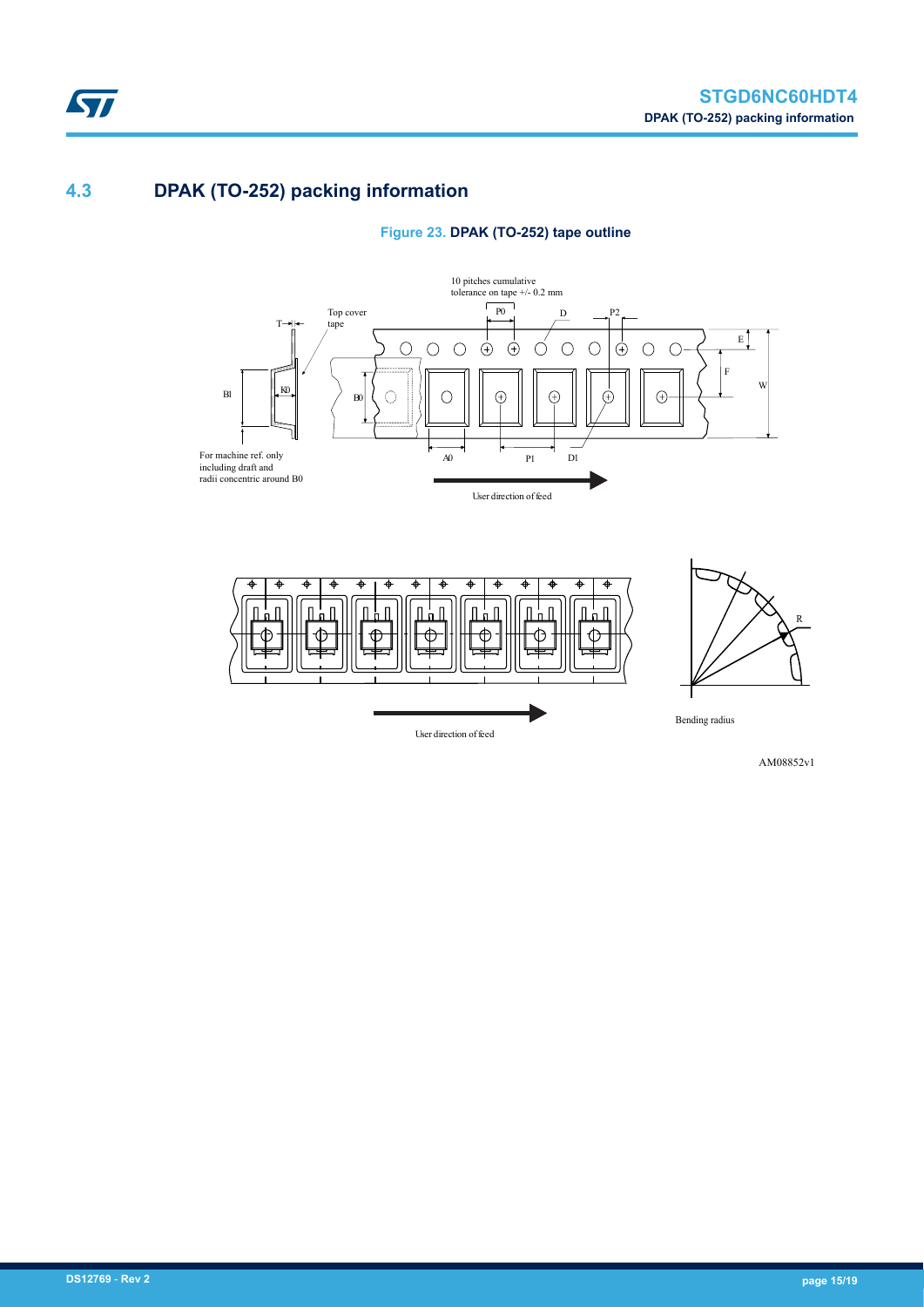

### **Figure 24. DPAK (TO-252) reel outline**



AM06038v1

| <b>Tape</b>    |         |                | Reel          |      |      |
|----------------|---------|----------------|---------------|------|------|
| Dim.           | mm      |                |               | mm   |      |
|                | Min.    | Max.           | Dim.          | Min. | Max. |
| A <sub>0</sub> | $6.8\,$ | $\overline{7}$ | A             |      | 330  |
| B <sub>0</sub> | 10.4    | 10.6           | $\sf B$       | 1.5  |      |
| <b>B1</b>      |         | 12.1           | $\mathbf C$   | 12.8 | 13.2 |
| $\mathsf D$    | 1.5     | 1.6            | $\mathsf D$   | 20.2 |      |
| D <sub>1</sub> | 1.5     |                | ${\mathsf G}$ | 16.4 | 18.4 |
| E              | 1.65    | 1.85           | ${\sf N}$     | 50   |      |
| $\mathsf F$    | $7.4$   | 7.6            | T             |      | 22.4 |
| K <sub>0</sub> | 2.55    | 2.75           |               |      |      |
| P <sub>0</sub> | 3.9     | 4.1            | Base qty.     |      | 2500 |
| P <sub>1</sub> | $7.9$   | 8.1            | Bulk qty.     |      | 2500 |
| P <sub>2</sub> | 1.9     | 2.1            |               |      |      |
| ${\sf R}$      | 40      |                |               |      |      |
| $\top$         | 0.25    | 0.35           |               |      |      |
| W              | 15.7    | 16.3           |               |      |      |

### **Table 10. DPAK (TO-252) tape and reel mechanical data**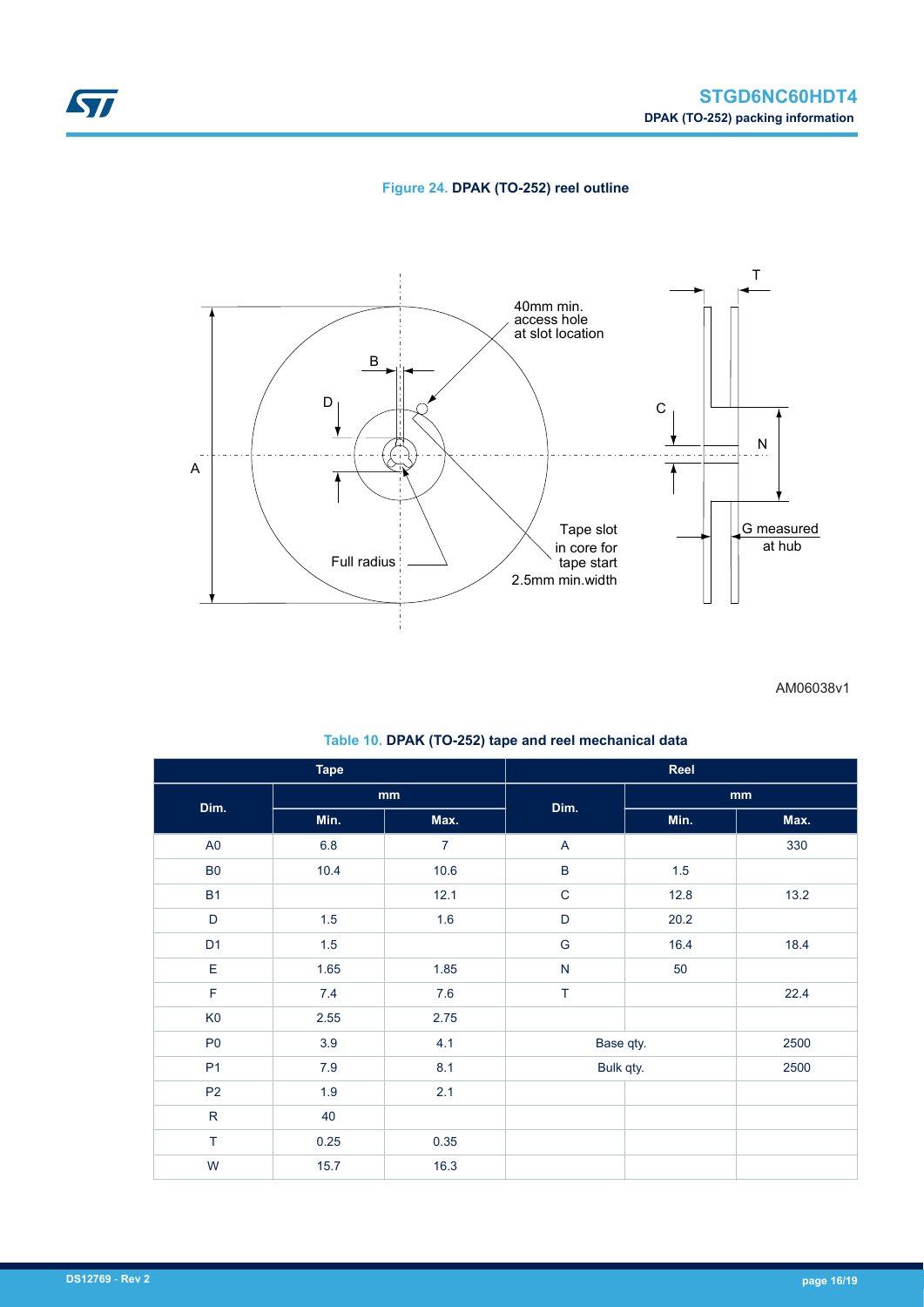# <span id="page-16-0"></span>**Revision history**

#### **Table 11. Document revision history**

| <b>Date</b> | <b>Revision</b> | <b>Changes</b>                                                                                                            |
|-------------|-----------------|---------------------------------------------------------------------------------------------------------------------------|
| 01-Oct-2018 |                 | First release.                                                                                                            |
| 04-Dec-2018 |                 | Added Section 4.1 DPAK (TO-252) type A2 package information and<br>Section 4.2 DPAK (TO-252) type C2 package information. |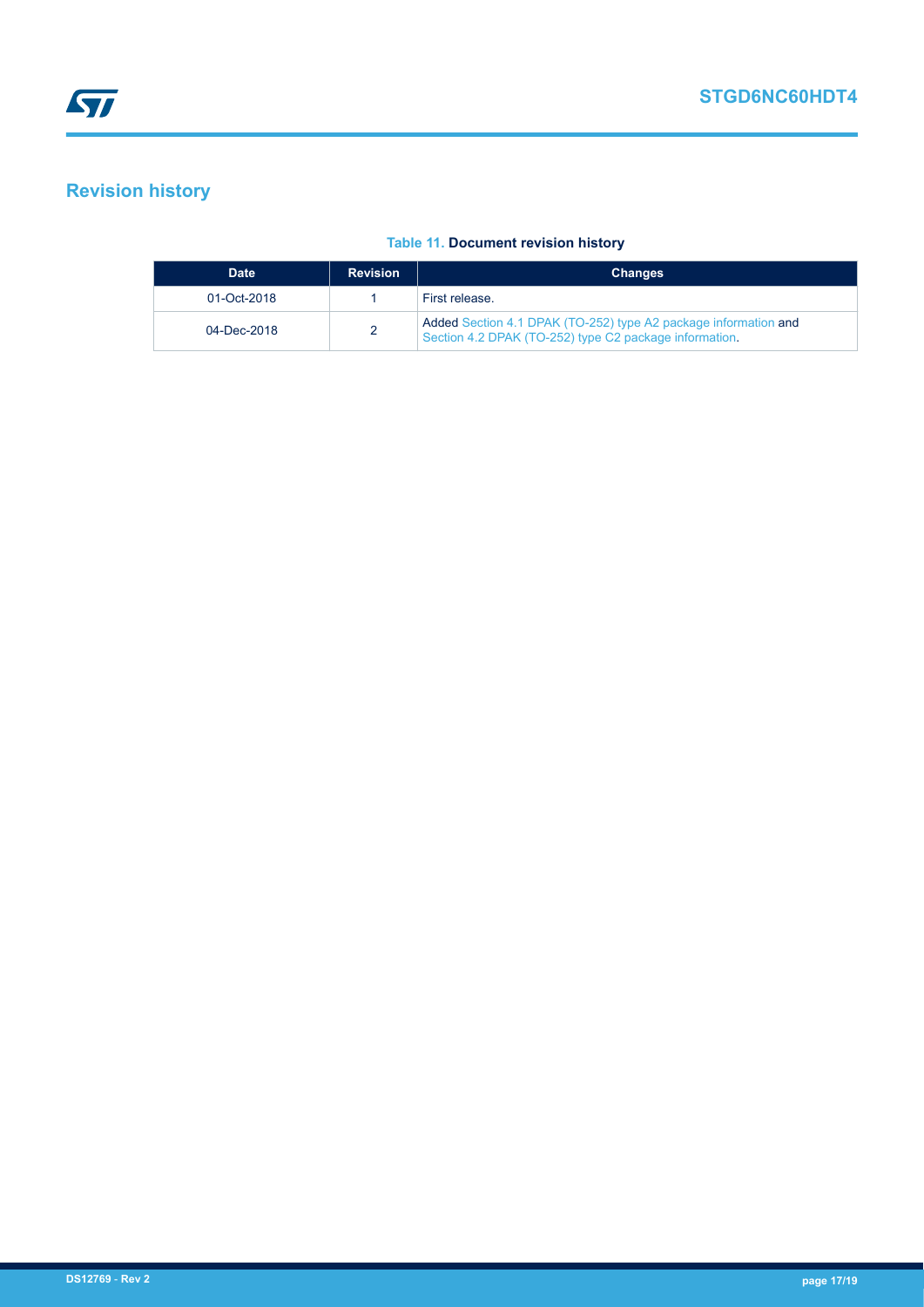## **Contents**

| $\mathbf{1}$     |     |  |  |  |  |  |
|------------------|-----|--|--|--|--|--|
| 2 <sup>7</sup>   |     |  |  |  |  |  |
|                  |     |  |  |  |  |  |
| 3 <sup>1</sup>   |     |  |  |  |  |  |
| $\blacktriangle$ |     |  |  |  |  |  |
|                  |     |  |  |  |  |  |
|                  | 4.2 |  |  |  |  |  |
|                  |     |  |  |  |  |  |
|                  |     |  |  |  |  |  |